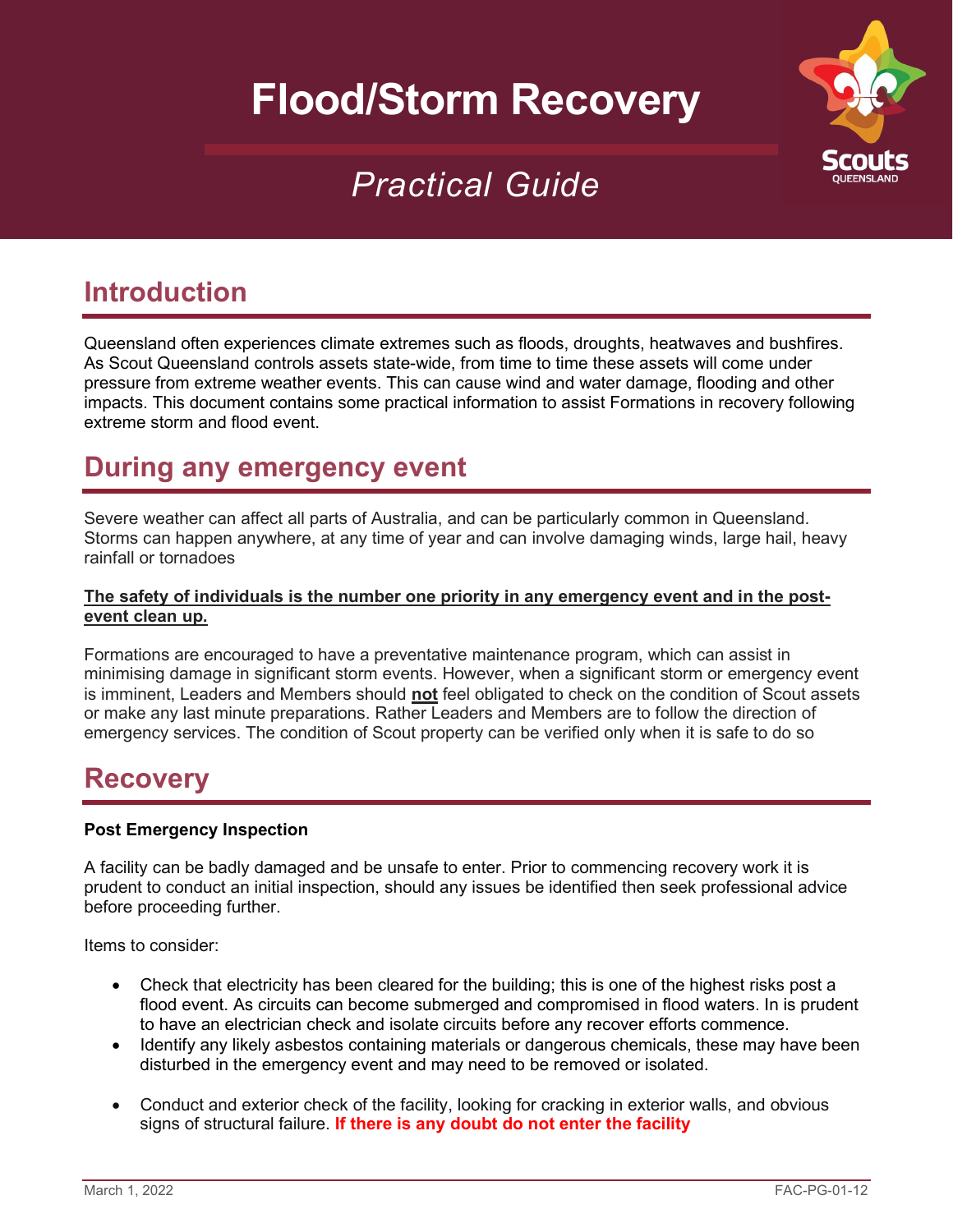

- If safe to enter the facility, inspect walls, ceilings, and floors. Sagging floors may indicate damage to foundations, and sagging ceilings may indicate water in the roof.
- Check for gas or water leaks. If there are any strange odours or you can smell gas or hear hissing sounds, leave immediately.
- Take lots of pictures of the damage for insurance purposes

#### Clean-up Safety

When organising a recovery effort, leaders and members should consider the following advice:

- In planning consider what could go wrong
- Sewer lines can become compromised on flood and storm events, Assume anything that came into contact with floodwater is contaminated, and ensure that disinfectant is used in the clean-up
- Check that the people required to operate any equipment have the right skills and competencies
- Ensure that unskilled workers are adequately supervised.
- Check that people allocated to perform work do not become fatigued.
- Make sure that workers have the correct personal protective equipment and that it is worn correctly.
- Ensure that there are appropriate first aid facilities and appropriately trained first aid officers. Disinfect any cuts quickly and cover with a waterproof dressing
- Ensure that there is clean drinking water available.
- Ensure that workers wash their hands before eating or drinking, that hand hygiene facilities are available.
- Check that there is access to toilet facilities.

Recommended Personal Protective Equipment

- Sturdy boots,
- Long pants and long sleeves,
- Eye protection
- Rubber gloves
- Face-mask, hat, sunscreen and insect repellent when necessary.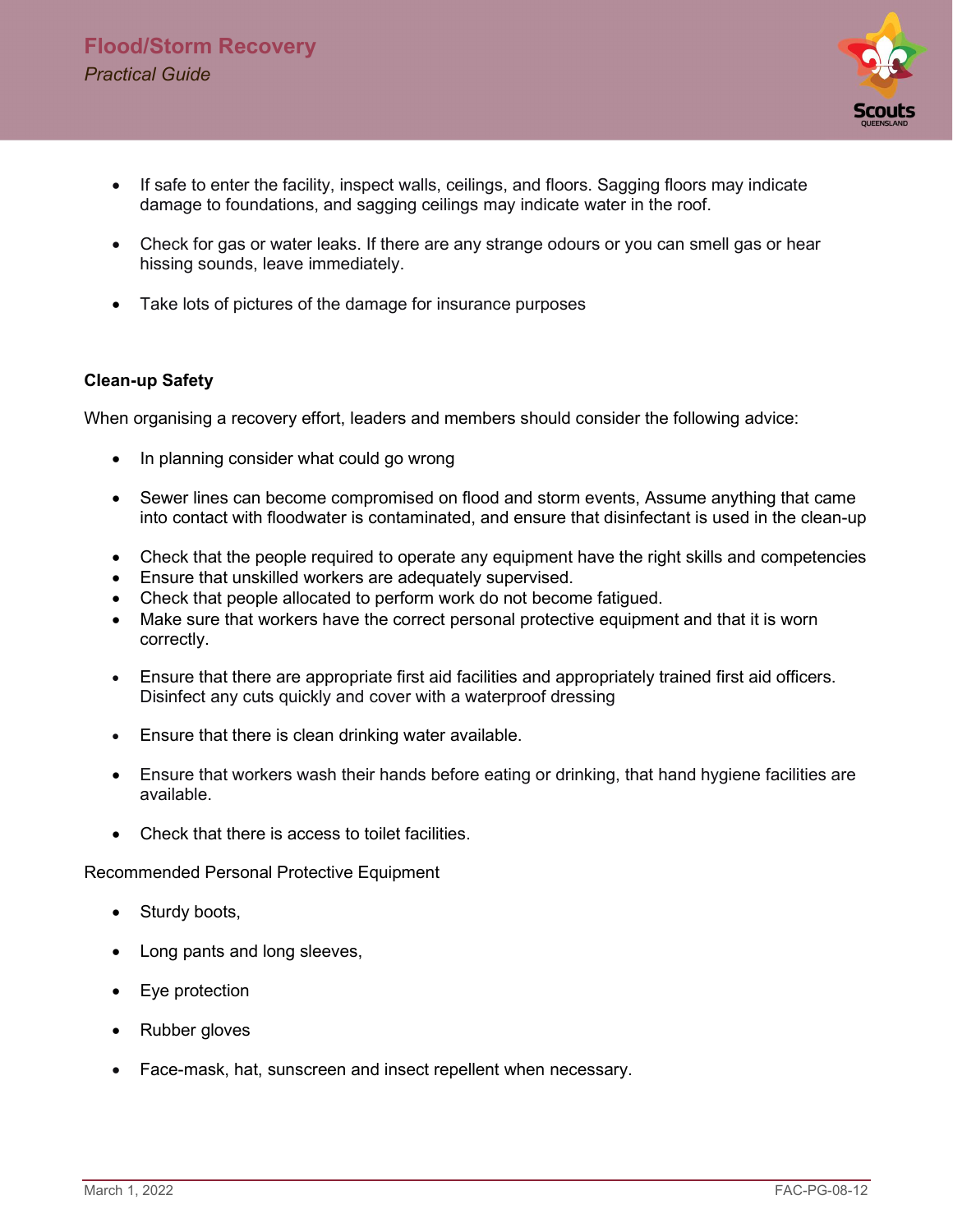

#### Clean-Up

It is proven that fast action following a storm or flood event can mitigate against further damage. Do not delay clean up efforts to resolve insurance matters, however ensure that all damage both pre and post clean-up is well documented with photos.

Below is a guide to running a clean-up recover effort:

- Assess what work needs to be done.
- Many hands make lite work, seek as much assistance as possible. This can be a good way to bring a community together following a difficult event.
- Work out the order of the work to be done so that new risks are not introduced,
- Work out what tools and equipment will be needed to do the work safely and that it is in good working order.
- Don't assume that resources such as electricity and water will be available
- Ensure that volunteers and helpers are given clean direction, the right equipment and correct PPE to undertake their assigned work.
- When required use licensed tradespeople
- Avoid trapping moisture inside the facility, open up all windows and doors, if required bring in fans and blowers.
- Everything that is wet that can be moved should be taken to space where is can be cleaned and dried.
- Conduct a stocktake of all damaged equipment, furnishing etc. and group these assets together for disposal once approval has been granted by the appointed assessor and/or the insurer. If you must dispose of any property due to health and safety concerns, please take photographs of the damaged property and inform our claims team of your intention to dispose of this property before doing so.

Note a more extensive clean will normally require to removal of carpet, gyprock, and joinery. It is best to coordinate this work with the facilities team to ensure

#### Mental Health

Although individuals will react differently, an emergency can be emotionally distressing. There can be a sense of loss and exhaustion, and recover can be a lengthy process.

After such incident, we would encourage our adult members to visit www.mycompass.org.au which is an interactive self-help service aiming to promote resilience and wellbeing for all Australians. Similar resources for youth members can be found at www.headspace.org.au.

If additional support is needed, please approach your District and Region Leaders.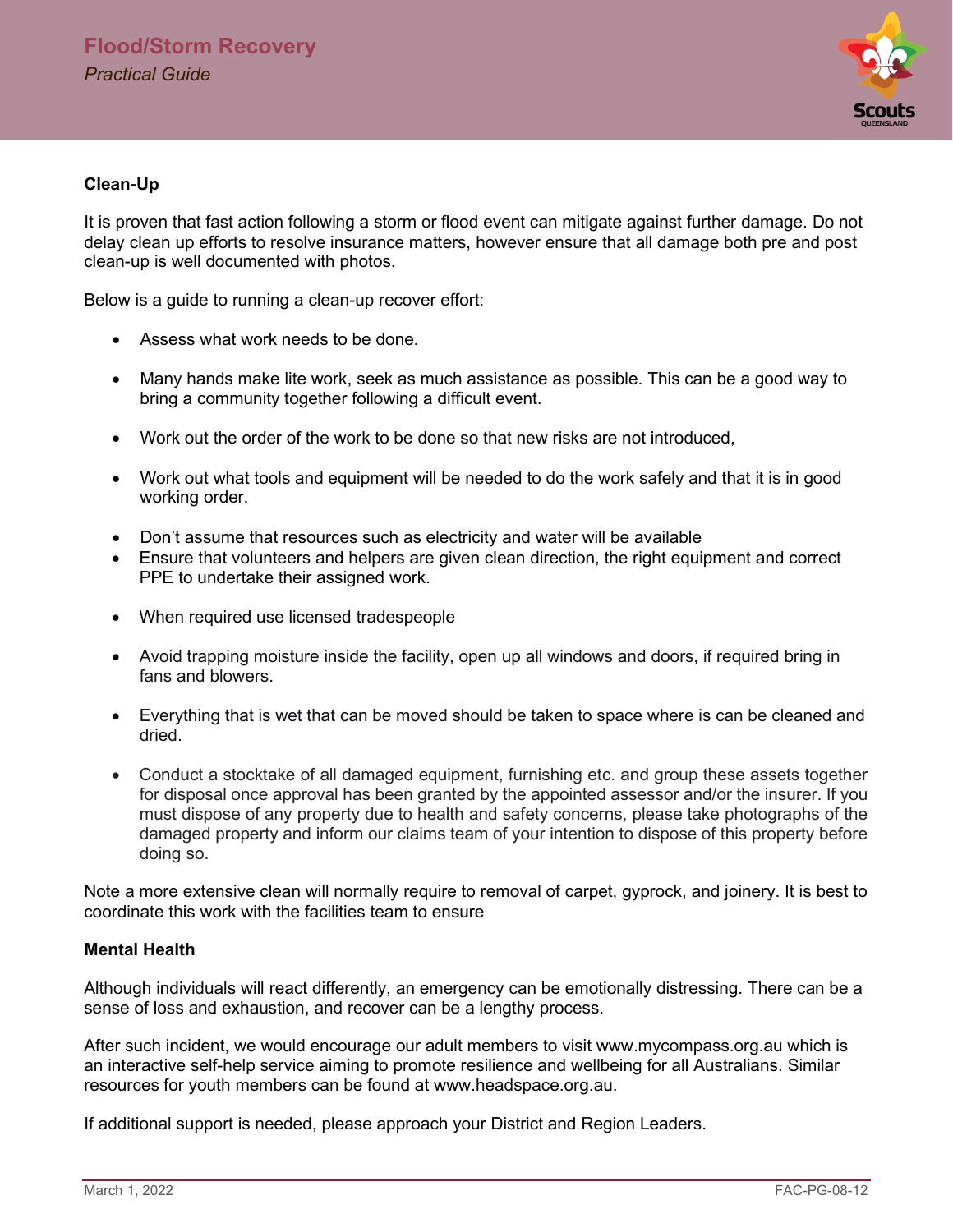

### **Insurance**

For information related to Scouts Queensland insurance program please see The Queensland Branch Scouting Instructions (QBSI) Section 5.6 Insurance

Scouts Queensland maintains insurance for emergencies such as these. In the case of flood and storm damage, this is primarily covered under the *Industrial Special Risk Policy (ISR)*. ISR specifically provides coverage of Scouts facilities and equipment. Depending on the extent of damage, we may also need to rely on these other polices:

- Motor Vehicle for damage to any motor vehicles, trailers, or some types of plant.
- Marine Hull For damage to watercraft

#### Reporting

In the event of any kind of personal injury please follow the process as defined in QBSI 7.9 Reportable Incident Policy, this requires all incidents to be recorded on an Incident Report Form (F18) and submitted to Branch, but in some cases will also require immediate reporting to (07) 3870 7000.

Property Damage is not typically recorded on an Incident Report Form (F18), unless it involves a personal injury. For property damage we ask that:

- Contact risk@scoutsqld.com.au as soon as possible after the damage has become known. In the event of a total loss contact (07) 3870 7000. In an event the Facility and Risk Team can assist negotiate the specific insurance requirements.
- After deciding to make a claim under the Scouts Queensland Insurance the formation leader needs to complete an F1 Insurance Claim Form

(https://scoutsqld.com.au/wp-content/uploads/2015/03/F1-Insurance-Claim-Form.pdf)

 Ensure that photos are taken documenting all damage. This includes damage to facilities or any equipment and furnishings that need to be disposed of.

Send all images to the Facility and Risk Team by emailing them to risk@scoutsqld.com.au

#### Deductable/Excess

The Queensland Branch has a variety of deductibles (excesses) across it ISR policy, these include:

- Unspecified Damage \$5,000
- Named Cyclone Excess: \$25,000 each and every loss at each and every situation
- Flood Excess: \$25,000 each and every loss at each and every situation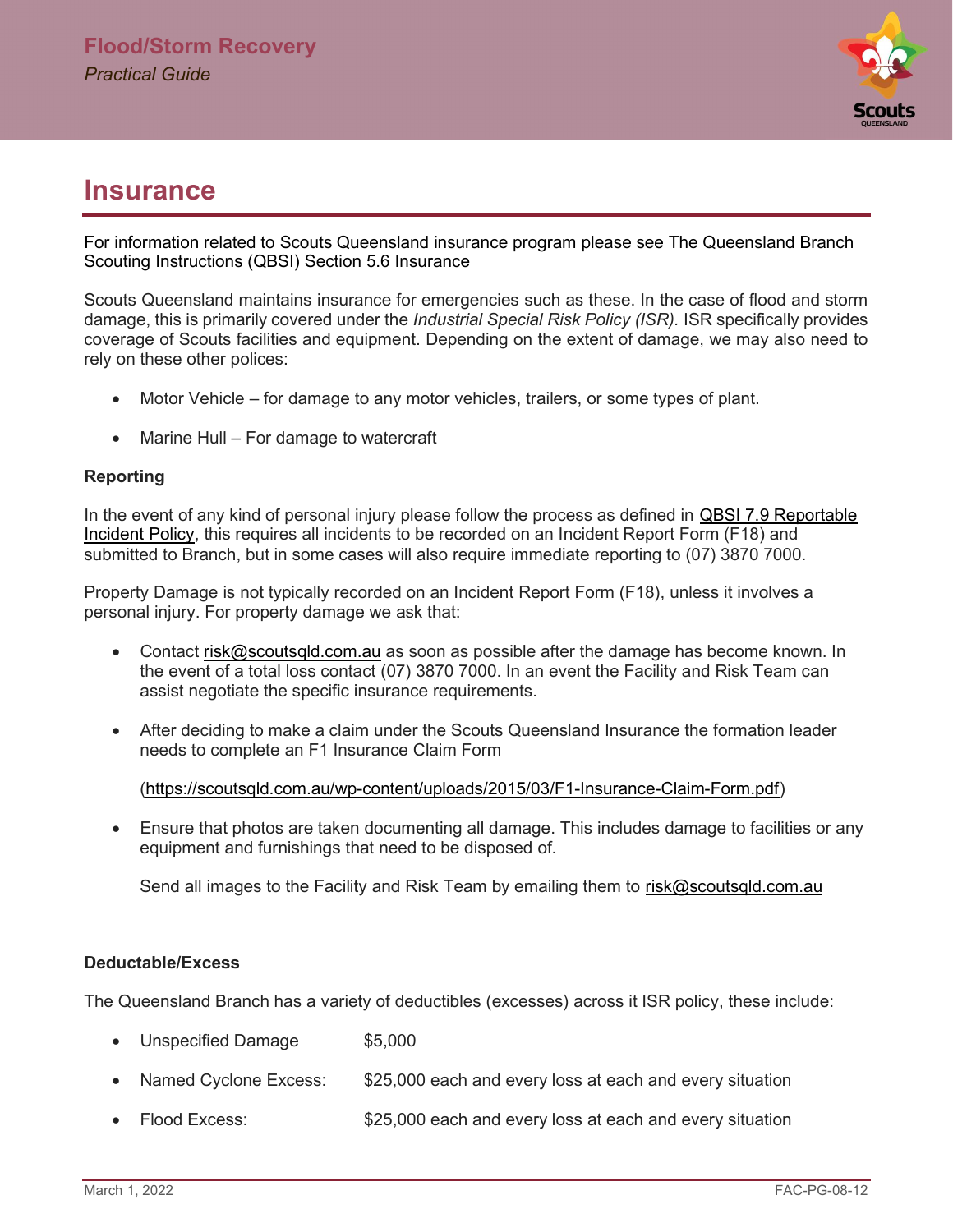

Flood is defined as the covering of normally dry land by water that has escaped or been released from the normal confines of any of the following:

- a) a lake (whether or not it has been altered or modified);
- b) a river (whether or not it has been altered or modified);
- c) a creek (whether or not it has been altered or modified);
- d) another natural watercourse (whether or not it has been altered or modified);
- e) a reservoir;
- f) a canal;
- g) a dam.

This definition is important to determine which deductible will apply.

PLEASE NOTE: The deductible is covered by Scouts Queensland . The only amount payable by a formation is a \$500 administration fee. This means that Scouts Queensland Branch will self-insurance, up to the value of the deductible.

#### Claiming Expenses:

What can be claimed does depend on several factors:

- We are required to appropriately maintain our facilities and make efforts to mitigate against risk. Insurance will likely be denied when damage is caused by a pre-existing maintenance issue
- Under the Property Banding Model, any payout will be capped up to the selected banding level, as defined in QBSI 5.6.8.2 and as validated in the annual property return
- Under the Scouts Queensland Insurance policies and procedures, formations are allowed to determine what equipment they will self-insure themselves. As such only items specifically listed in the annual property return summary equipment can be replaced in the event of damage or loss
- There are some items that are excluded from coverage, such as mould unless it can be proven that the mould was caused by the event

For significant repairs, the insurer will typically appoint a loss adjuster. It will be their role to assesses the amount of compensation that may be paid after a person has claimed on their insurance policy.

Insurance payouts are held and branch level. Tax invoices from all approved expenses should be forwarded to risk@scoutsqld.com.au for payment and documentation.